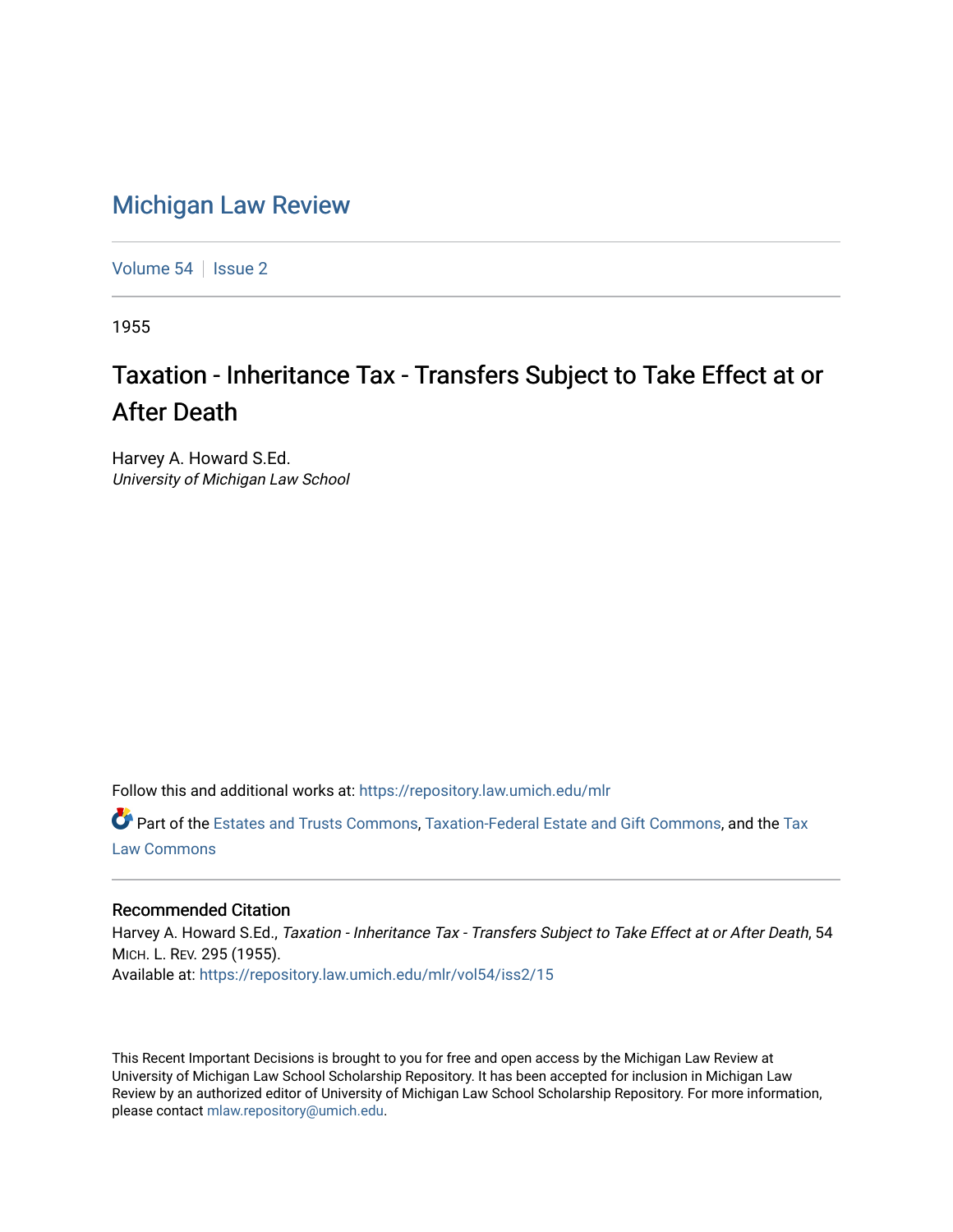TAXATION-INHERITANCE TAX-TRANSFERS SUBJECT TO TAKE EFFECT AT OR AFTER DEATH-Decedent was a participant in a company profit-sharing savings and retirement trust. Under the terms of the plan, the company made deposits with a trustee on an annual basis and relinquished the right to recapture or impair the fund for its own use or benefit. The contributions were to be held for ten years with accrued interest, and then were to be distributed to the employees in three annual instalments. Should an employee leave the company, he was entitled to his share in three instalments; in the event of retirement or illness he was to receive his entire share in one lump sum. The employer was also entitled to name a beneficiary to receive his share of the fund in the event of his death. Decedent's daughter, as the designated beneficiary, contended that there was no property interest in the decedent, no inter vivos transfer, and, therefore, no transfer intended to take effect in "possession or enjoyment at or after death" under the Michigan inheritance tax statute.1 The probate court determined that there was tax due on the amount paid to the daughter, and the circuit court affirmed. On appeal, *held,* affirmed. By naming a beneficiary during his life, the decedent shifted to her substantial economic benefits which would come into complete enjoyment at the time of his death. Such a transfer is within the terms of the inheritance tax statute. *In re Brackett Estate,* 342 Mich. 195, 69 N.W. (2d) 164 (1955).

Provisions taxing transfers which are intended to take effect in possession or enjoyment at or after death had their origin in the Pennsylvania statute of 1826.2 Similar provisions are now incorporated in the tax statutes of the federal government<sup>3</sup> and all the states except Louisiana.<sup>4</sup> The word "possession" is equated to legal interests, and the word "enjoyment" to equitable interests. $5$  The terms were initially construed to cover inter vivos transfers of title in which the interests became vested, but where the beneficial possession or enjoyment was postponed until the death of the transferor.6 Today, the scope of this phrase has been broadened to include three classes of transfers. They are (I) transfers in which an interest in the property is reserved by the transferor, (2) transfers which are absolute but where the transferee is not entitled to possession or enjoy-

1 Mich. Comp. Laws (1948) §205.201.

2 See 56 YALE L.J. 176 (1946).

3 I.R.C. (1954), §§2036, 2037.

4 4 CCH, INHERITANCE, ESTATE AND GIFT TAX REP., 7th ed., 11560.

 $5$  Ibid.

<sup>6</sup>Reish v. Commonwealth, 106 Pa. 521 (1884); Estate of Green, 153 N.Y. 223, 47 N.E. 292 (1897); Matter of Brandeth, 169 N.Y. 437, 62 N.E. 563 (1902); In re Estate of Schuh, 66 Mont. 50, 212 P. 516 (1923); Harber v. Whelchel, 156 Ga. 601, 119 S.E. 695 (1923). The Supreme Court in May v. Heiner, 281 U.S. 238, 50 S.Ct. 286 (1930), nullified the federal "take effect" statute by holding that if an interest vested during life it did not take effect in possession or enjoyment at death. Guaranty Trust Co. v. Blodgett, 287 U.S. 509, 53 S.Ct. 244 (1933), held May v. Heiner not binding on state courts in construing their respective statutes. Michigan rejected the May v. Heiner reasoning in In re Kutsche's Estate, 268 Mich. 659, 256 N.W. 586 (1934). Subsequent legislation made it possible for the federal government to reach the retained life estate situations. In Commissioner v. Estate of Church, 335 U.S. 632, 69 S.Ct. 322 (1949), May v. Heiner was overruled.